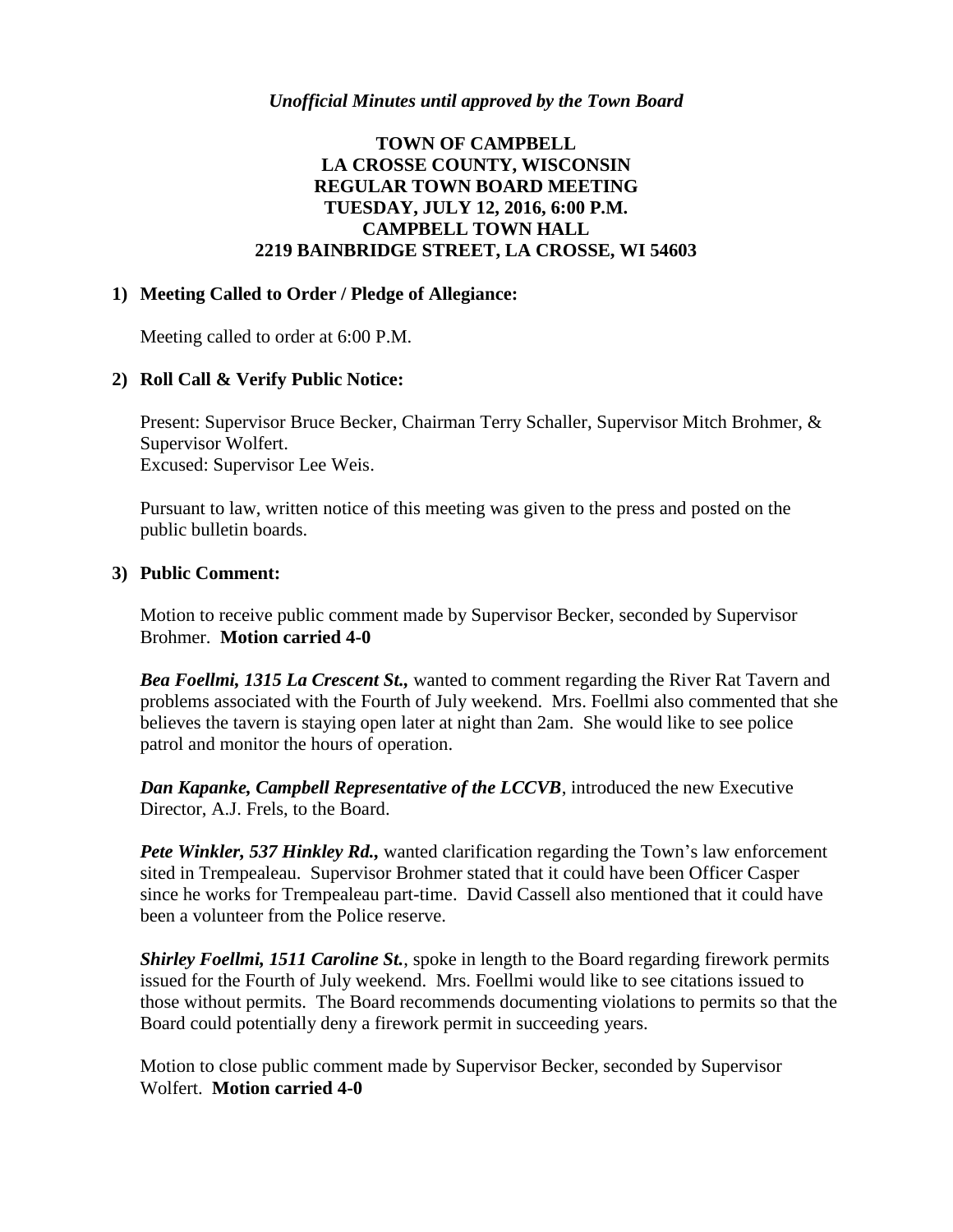- **4) Consent Agenda: (All items listed are considered routine and will be enacted with one motion. There will be no separate discussion of these items unless a Board member so requests, in which case the item will be removed from the Consent Agenda and be considered on the Regular Agenda).**
	- **A) Approval of Minutes:** 2016 Annual Liquor License Meeting 06/14/2016, Regular Town Board Meeting 05/10/2016, Special Town Board Meeting 05/17/2016

#### **B) Plan Commission Meeting Recommendations: July 5, 2016**

**1)** Consideration of Ordinance No. 2016-1 AN ORDINANCE ADOPTING AND ENACTING A RECODIFIED ZONING ORDINANCE FOR THE TOWN OF CAMPBELL, WISCONSIN AND PROVIDING AN EFFECTIVE DATE. **(Recommendation to Approve)**

### **C) Payment of Bills:**

Motion to approve the Consent Agenda made by Supervisor Brohmer, seconded by Supervisor Wolfert. **Motion carried 4-0**

### **5) Business:**

**A)** Approval of a Temporary Class "B" Retailer's License for French Island Men's Softball League for July 30-July 31, 2016 at Plainview Park. (Clerk)

Motion to approve a Temporary Class "B" Retailer's License for French Island Men's Softball League for July 30-July 31, 2016 at Plainview Park made by Supervisor Becker, seconded by Supervisor Wolfert. **Motion carried 4-0**

**B)** Authorization for a concert to be held at Olivet Lutheran Church, 2100 Bainbridge St., from 6-8 p.m. on August 21, 2016. (Clerk)

Motion to approve a concert to be held at Olivet Lutheran Church from 6-8 p.m. on August 21, 2016 made by Supervisor Brohmer, seconded by Supervisor Becker. **Motion carried 4-0**

**C)** Approval of Class "B" Liquor License for Twin City Lodging, LLC, 101 Sky Harbour Dr., David Cassell, Agent. (Clerk)

Motion to approve a Class "B" Liquor License for Twin City Lodging, LLC, 101 Sky Harbour Drive, David Cassell, Agent made by Supervisor Becker, seconded by Supervisor Brohmer. **Motion carried 4-0**

**D)** Authorize Ellen Frantz of Johns, Flaherty & Collins, to represent the Town of Campbell for Police officer and Police Chief contract negotiations for 2017-2019.